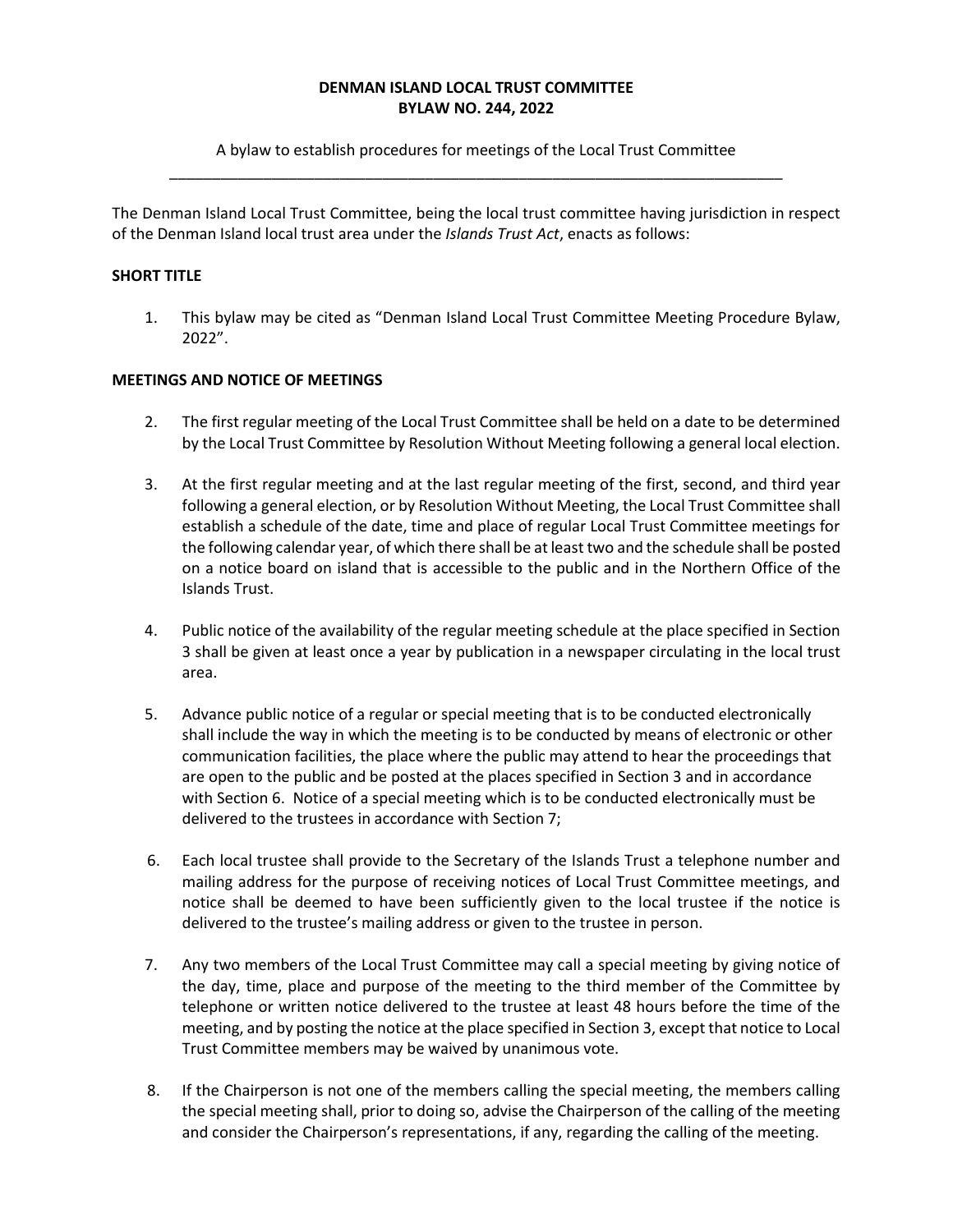- 9. Regular and special meetings of the Local Trust Committee shall be open to the public, except where the Committee has stated by resolution in open meeting that the meeting or portion of the meeting is to be closed to the public, and has stated the statutory basis on which it is to be closed.
- 10. A quorum of the Local Trust Committee is two members.
- 11. In the event that neither the Chairperson nor the alternate member of the Local Trust Committee appointed by the Chair of the Trust Council is present within one half hour of the scheduled time of a regular or special meeting, the Director of Local Planning Services, or his or her designate, shall call the meeting to order and the remaining trustees shall determine which of them shall act as Chairperson.

# **MINUTES**

- 12. The Director of Local Planning Services or his or her designate shall legibly record the minutes of the meetings of the Local Trust Committee, and shall record any resolutions without meeting. After the minutes of a meeting have been adopted, the Director or his or her designate shall certify the minutes as correct and the Chairperson or other trustee who presided at the meeting shall sign the minutes.
- 13. The minutes shall record every resolution of the Committee, and the mover, including every resolution closing a meeting to the public, the reading and adoption of every bylaw, and every declaration made in relation to a conflict of interest.

# **MEETING PROCEDURE, RESOLUTIONS AND BYLAWS**

- 14. Any question of meeting procedure that is not provided for in this Bylaw, the *Islands Trust Act*, the *Local Government Act,* the *Community Charter*, or regulations under either of those statutes, shall be resolved in accordance with the most current edition of *Robert's Rules of Order*.
- 15. Resolutions may be in writing, and may be moved by any member of the Local Trust Committee.
- 16. Bylaws shall be in writing, may be read by title only, provided that each member of the Local Trust Committee is in possession of a complete copy of the proposed bylaw at the meeting, and may be adopted on a motion to that effect at a regular or special meeting. Bylaws may be read a first time, and may be adopted, by resolution without meeting.
- 17. The Chairperson of the Local Trust Committee or other trustee who presided at the meeting at which it was adopted, and the Secretary of the Islands Trust shall sign every bylaw adopted by the Local Trust Committee, and the Secretary shall keep a certified copy of the bylaw at the principal office of the Islands Trust.

## **DELEGATIONS**

- 18. A Delegation period, limited to fifteen (15) minutes in duration, may be scheduled for each regular meeting of the Local Trust Committee and may be extended by unanimous vote of the members present.
- 19. An individual, or a representative of an organization, may request the opportunity to address the Local Trust Committee as a delegation. A delegation requesting permission to appear before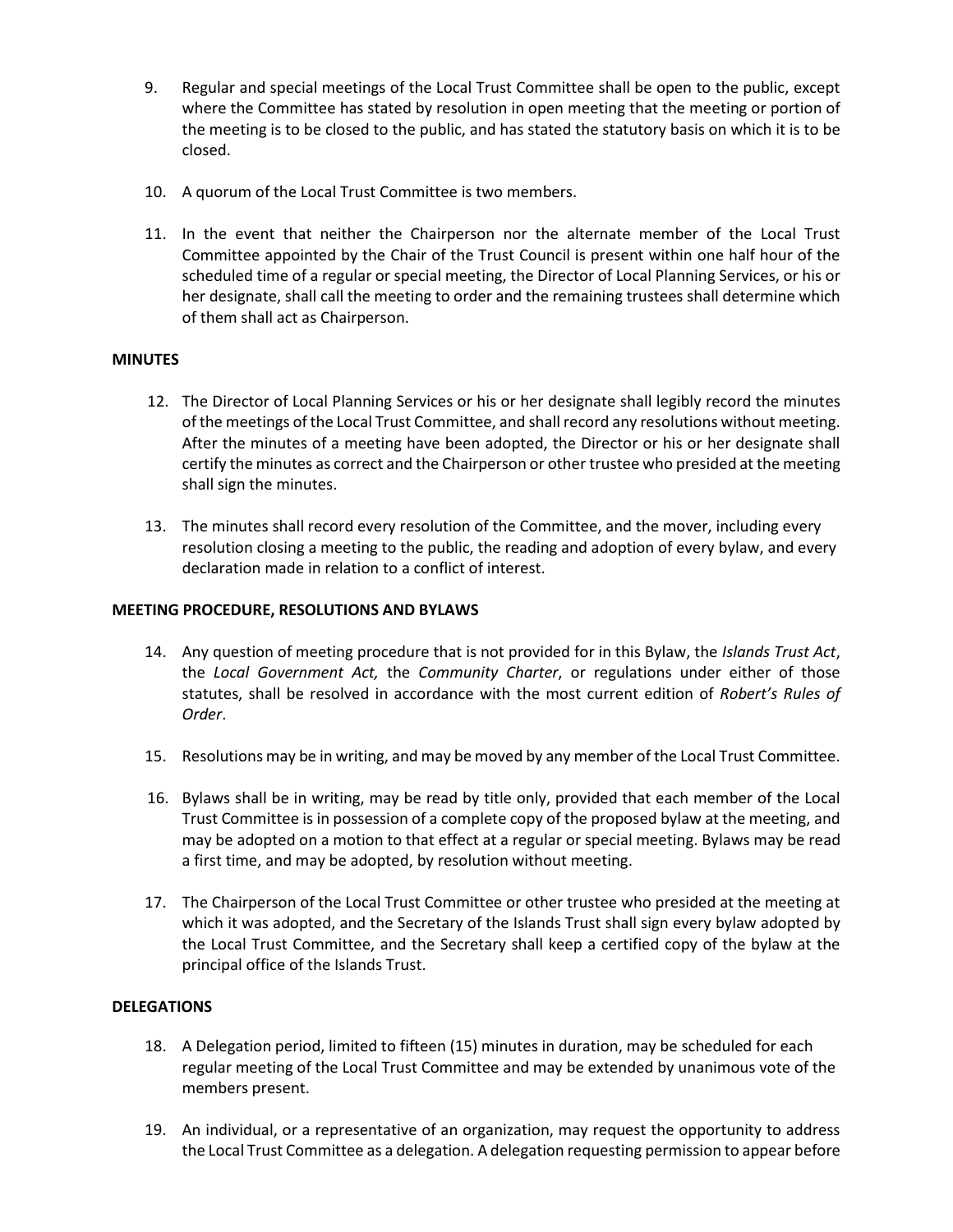the Local Trust Committee shall submit a written request to address the members of the Local Trust Committee. The subject of the written request and the presentation must fall within the jurisdiction of the Local Trust Committee, or address an item within the jurisdiction of the Islands Trust Council.

- 20. The written request must specify the subject matter of the presentation and include either a copy of the presentation or an overview of the information to be presented. The written request must also include the name and address of the person(s) speaking.
- 21. All written requests to appear before the Local Trust Committee must be received by the Deputy Secretary by 12:00 noon fourteen (14) calendar days prior to the meeting.
- 22. Each address shall be limited to five (5) minutes unless a longer period is agreed to by unanimous vote of those Local Trust Committee members present.
- 23. Any video presentations used as part of a delegation's address to the Local Trust Committee will count toward the time limit permitted for the delegation.
- 24. In the event of a delegation presenting a petition, the petition shall contain each petitioner's signature and printed name and address.
- 25. Where written requests have not been received by the Deputy Secretary as prescribed in section 20, an individual may address the meeting in the Public Participation period, as outlined within this bylaw.
- 26. The Local Trust Committee must not permit a delegation to address a meeting of the Committee regarding a bylaw in respect of which a public hearing has been held, where the public hearing is required under an enactment as a pre-requisite to the adoption of the bylaw.
- 27. The Deputy Secretary may schedule delegations to another Local Trust Committee meeting according to the subject matter of the delegation.
- 28. The Deputy Secretary may refuse to place a delegation on the agenda if the issue is not considered to fall within the jurisdiction of the Local Trust Committee or address an item within the jurisdiction of the Islands Trust Council. If the delegation wishes to appeal the Deputy Secretary's decision, the information must be distributed under separate cover to the Local Trust Committee for their consideration.

#### **ORDER AND DECORUM**

- 29. The Chair is to preserve order at every meeting of the Local Trust Committee and has the power to make such rulings as are necessary to do so, including the power to rule on all points of order and may deny any individual or a delegation the right to address a meeting if, in the Chair's opinion, the individual or the delegation:
	- 29.1 makes defamatory remarks about any person or speaks disrespectfully of any person;
	- 29.2 addresses issues not contained within the written application of the individual or delegation, as prescribed in sections 19 and 20; or,
	- 29.3 immoderately raises his or her voice, or uses profane, vulgar or offensive language, gestures or signs.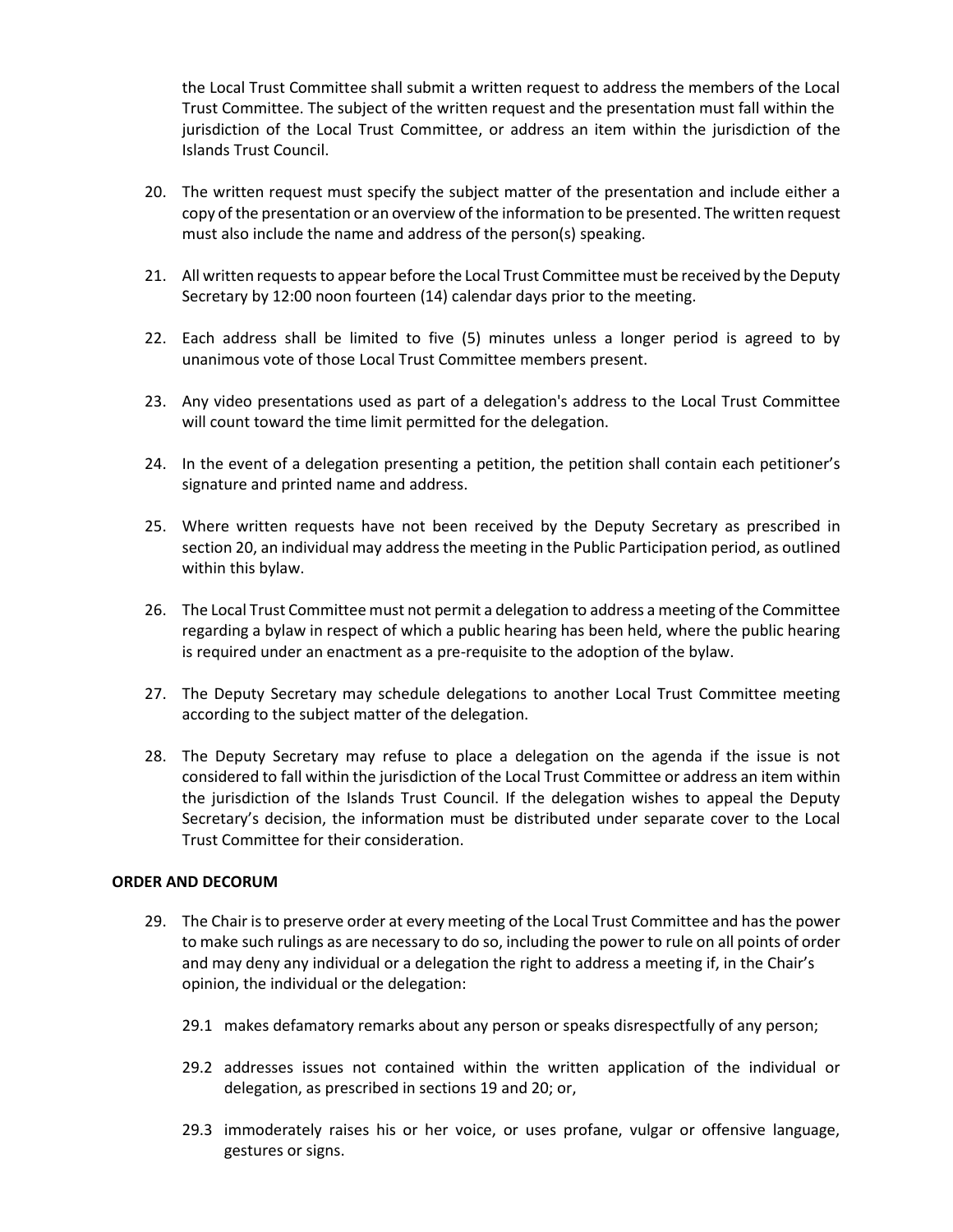- 30. Individuals and delegations will not be heard at regular meetings of the Local Trust Committee on the following:
	- 30.1 the promotion of commercial products or services which have no connection to the business of the Local Trust Committee;
	- 30.2 matters on which the Local Trust Committee has approved commencement of prosecution and on which judgment has not been rendered;
	- 30.3 publicly tendered contracts or proposal calls for the provision of goods and services for the Local Trust Committee, between the time that such contract or proposal call has been authorized and the time such contract or proposal call has been awarded, either by the Local Trust Committee or Islands Trust staff; or
- 31. A Local Trust Committee member may ask or answer questions of a member of the public who is addressing the Local Trust Committee. Debate with, or by any member of the Local Trust Committee or staff is not permitted.
- 32. The Chair or person presiding may expel and exclude a person from a meeting of the Local Trust Committee for improper conduct.

## **INVITED PRESENTATIONS**

33. Members of the Gabriola Island Local Trust Committee may, with the Chair's approval, invite a person, persons, or organizations(s) to make a presentation to the Local Trust Committee. Time permitting, the Deputy Secretary shall include the subject of the presentation and the designated speaker on the meeting agenda.

#### **PUBLIC PARTICIPATION**

- 34. A public participation period, limited to fifteen (15) minutes in duration, may be scheduled for each regular meeting of the Local Trust Committee and may be extended by majority vote of the Local Trust Committee members present.
- 35. A member of the public may have three (3) minutes to address the Local Trust Committee during the public participation period, unless extended by unanimous vote of the Local Trust Committee members present.
- 36. Persons wishing to address the Local Trust Committee will be asked to state their name and topic involved.
- 37. Subjects must relate strictly to matters under the jurisdiction of the Local Trust Committee, or items within the jurisdiction of the Islands Trust Council, unless the Local Trust Committee waives this requirement by majority consent.
- 38. Subjects must be brief and to the point.
- 39. The order of priority in which speakers will be heard during the duration of the public participation period will be determined as follows: first, those addressing items on the Local Trust Committee agenda; second, those addressing items within the jurisdiction of the Local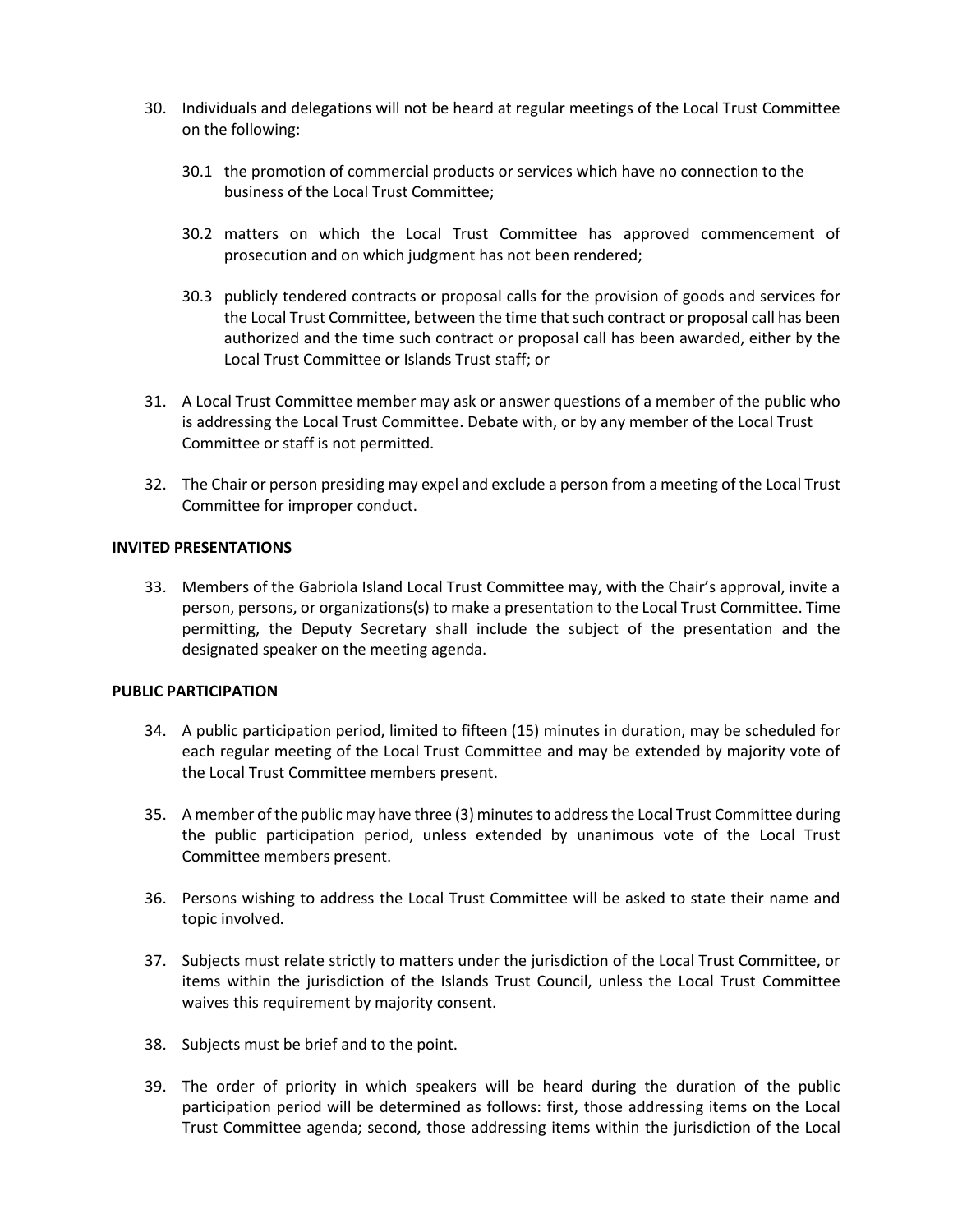Trust Committee; and third, those addressing items within the jurisdiction of the Islands Trust Council.

#### **ELECTRONIC MEETINGS**

- 40. Regular or special meetings of the Local Trust Committee beyond the minimum number of physical meetings identified in Section 3 may be conducted entirely by means of audio or audio and visual electronic communication facilities if a majority of the members of the Local Trust Committee have agreed by resolution that the meeting may be conducted in this way and provided the Deputy Secretary has received sufficient notice and can make the necessary arrangements.
- 41. An individual Local Trust Committee member who is not at the physical location of a Local Trust Committee meeting that is held in-person may choose to participate by means of audio or audio and visual electronic communication facilities, provided the Deputy Secretary has received sufficient notice and can make the necessary arrangements.
- 42. Not more than one Local Trust Committee member may participate by means of electronic communication facilities when the meeting has been scheduled for an in-person meeting.
- 43. An individual member of the Local Trust Committee may not participate by means of electronic or other communication facilities in two consecutive regular meetings of the Local Trust Committee that are held in-person.
- 44. The Local Trust Committee may waive the restrictions in sections 43 and 44 by unanimous resolution, provided the waiver does not conflict with provincial legislation and regulation that enables electronic meetings.
- 45. Local Trust Committee members who use electronic communication facilities to participate in a meeting conducted in accordance with this bylaw are deemed present at the meeting.
- 46. Members of the Local Trust Committee may begin participation in a meeting by electronic communication facilities after the meeting has been called to order.
- 47. Where members of the Local Trust Committee are participating in a meeting through electronic communication facilities, the facilities must enable all meeting participants to hear, or watch and hear, each other and must provide notice when participants join or leave the meeting.
- 48. Where members of the Local Trust Committee are participating in a meeting through electronic communication facilities, the facilities must enable the public to hear, or watch and hear, all meeting participants at a place specified in the meeting notice, unless the meeting has been properly closed to the public.
- 49. For the duration of an electronic meeting that is open to the public, a designated staff member must attend at the place specified in the meeting notice for the public to hear, or watch and hear, the participants.
- 50. If communication is lost to one or more electronic participants during a meeting:
	- 50.1 the participant affected will attempt to reestablish the link and, in the interim, will be deemed to have left the meeting and this will be recorded in the minutes;